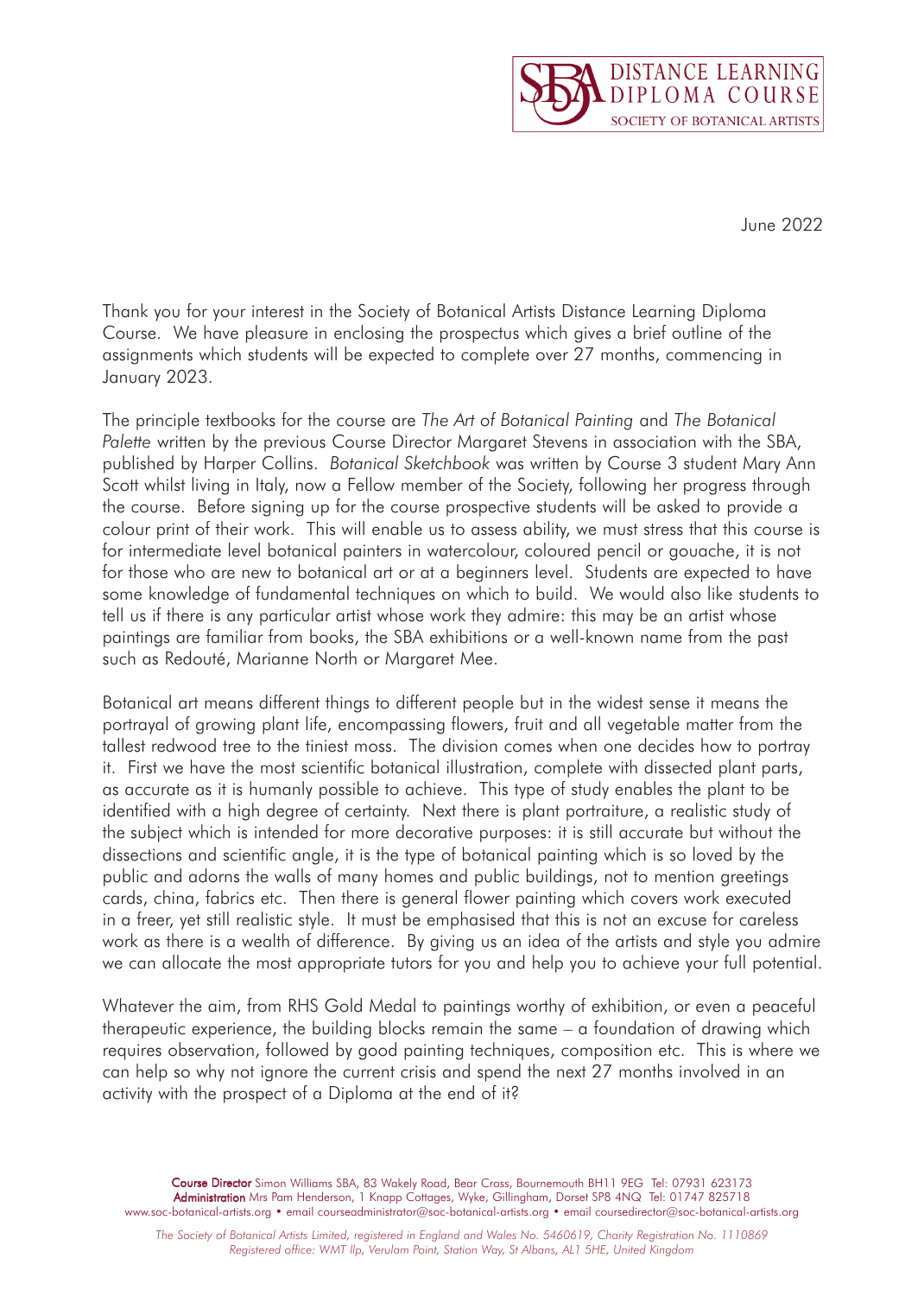After that students will be better equipped to follow the path and style of their dreams, bearing in mind that great painters such as Van Gogh, Picasso and Dali all learnt to paint in a realistic and structured manner before they adopted the styles for which they are best remembered. All we ask is that if accepted on the course a student will give commitment and dedication; more than 600 graduates from all over the world will tell you it was worth the effort.

The closing date for applications is 30 September 2022 so the application must be received by the Course Director by then. He will acknowledge it and if he feels that, based on the sample, the student would struggle to achieve a pass, he will reply immediately to suggest that the student improves techniques before applying again. The Course Director will put the offer of a place on Course 20 in writing and advise the names of tutors.

We look forward to hearing from you again with the enclosed form, duly completed, with your sample artwork, at which stage we shall be pleased to answer any queries.

We expect the cost of the entire course from January 2023 to June 2025 to be £3,905 for those living in the UK, £4,035 for those living in the EU and £4,180 for those living in the rest of the world (because of the different postage and courier rates).

The course fee includes the student subscription to the Society for the period until graduation. After that there will be a free year of Foundation membership because it is hoped that graduates will use that year to consolidate their learning from the Diploma and use it as an opportunity to consider how they might develop themselves further as an artist, and perhaps apply for Fellow membership of the Society.

For those with a UK bank account, course fees can be paid by a deposit of about a third followed by 18 instalments payable monthly by standing order. For those outside the UK, the whole amount can be paid or an individual arrangement may be negotiated: usually, a deposit of about a third with less frequent instalments because of the higher bank charges.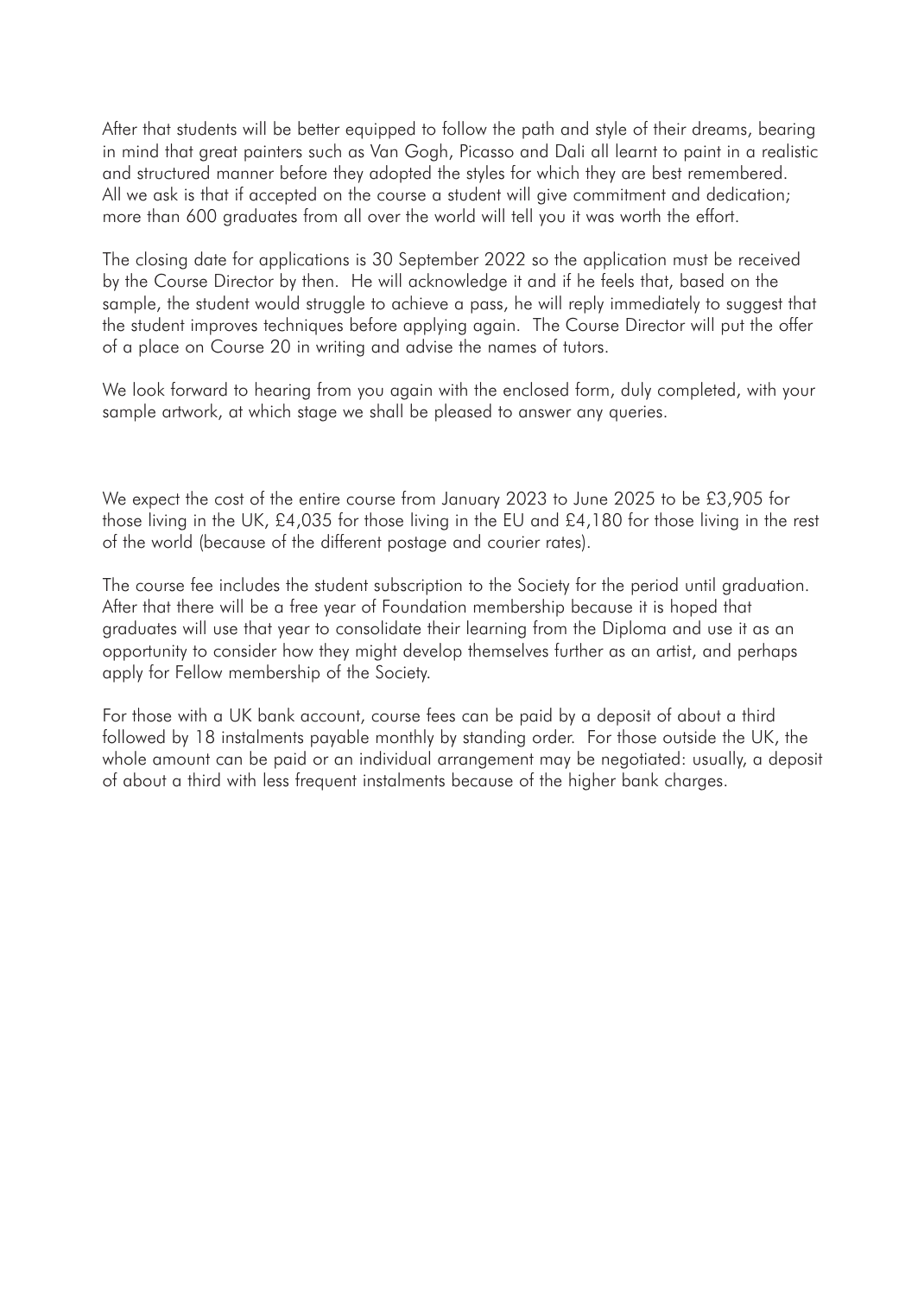



The following is an outline of the prospectus, the final version for Course 20 will be provided on enrollment.

Twelve assignments, as listed on the next page, will be expected to reach tutors by a due date. A copy of your Tutors Assessment Marks Sheet (TAMS) will be returned with the assignment which will show a mark based on ten key areas of assessment (KAA), together with a written critique giving advice, diagrams and colour notes as necessary.

The brief for all of the assignments will always be available but students should consider waiting for the result of the previous assignment and TAMS before proceeding too far in order to take advantage of tutors' comments. This particularly applies to the first five assignments which cover the basic skills needed for successful botanical painting. Students outside the UK will receive a digital copy of their TAMS by email so they will not be held up by postal arrangements. Students are advised to act upon their tutors' advice to amend or re-do part of previous assignments, for their own satisfaction and to aid the learning process. As part of the course, we strongly suggest that students keep up a sketchbook, which will be provided, in which to do exercises, pencil studies, field studies, colour notes and charts. Although it is intended that students work alone on assignments, they can telephone or email their tutors at designated times throughout the course for initial advice or clarification on assignments.

We hope to hold an Introductory meeting in London in January 2023, Corona virus permitting. We understand that in commencing a course of this nature students may feel isolated until the Seminar in the second year, so the Introductory meeting is an opportunity to meet the Course Director, each other and some of the tutors who will give demonstrations in basic skills, practical advice, answer questions and show an array of work by previous students, followed by afternoon tea.

The Seminar for the course will be held in London in 2024, usually in early June during the annual exhibition. This will enable students to meet tutors, show them amended work, look at work by previous students, discuss any individual difficulties, and be shown any procedures or painting techniques which might be helpful.

Students who cannot attend the Introductory meeting or the seminar will not be at a disadvantage but obviously it is hoped that they students will make an effort to attend the events because the opportunity for social contact and discussion will be invaluable. Students who wish to contact other students on the course will be able to submit their email addresses for circulation.

Tutors are all respected botanical artists and Members of the SBA with many years of experience in a variety of fields ranging from teaching, illustration, botany and commercial design. All have individual CVs available for inspection if requested.

There is a password-protected student area on the Society website which students will have access to whilst they are students and afterwards for the year when they are Foundation members.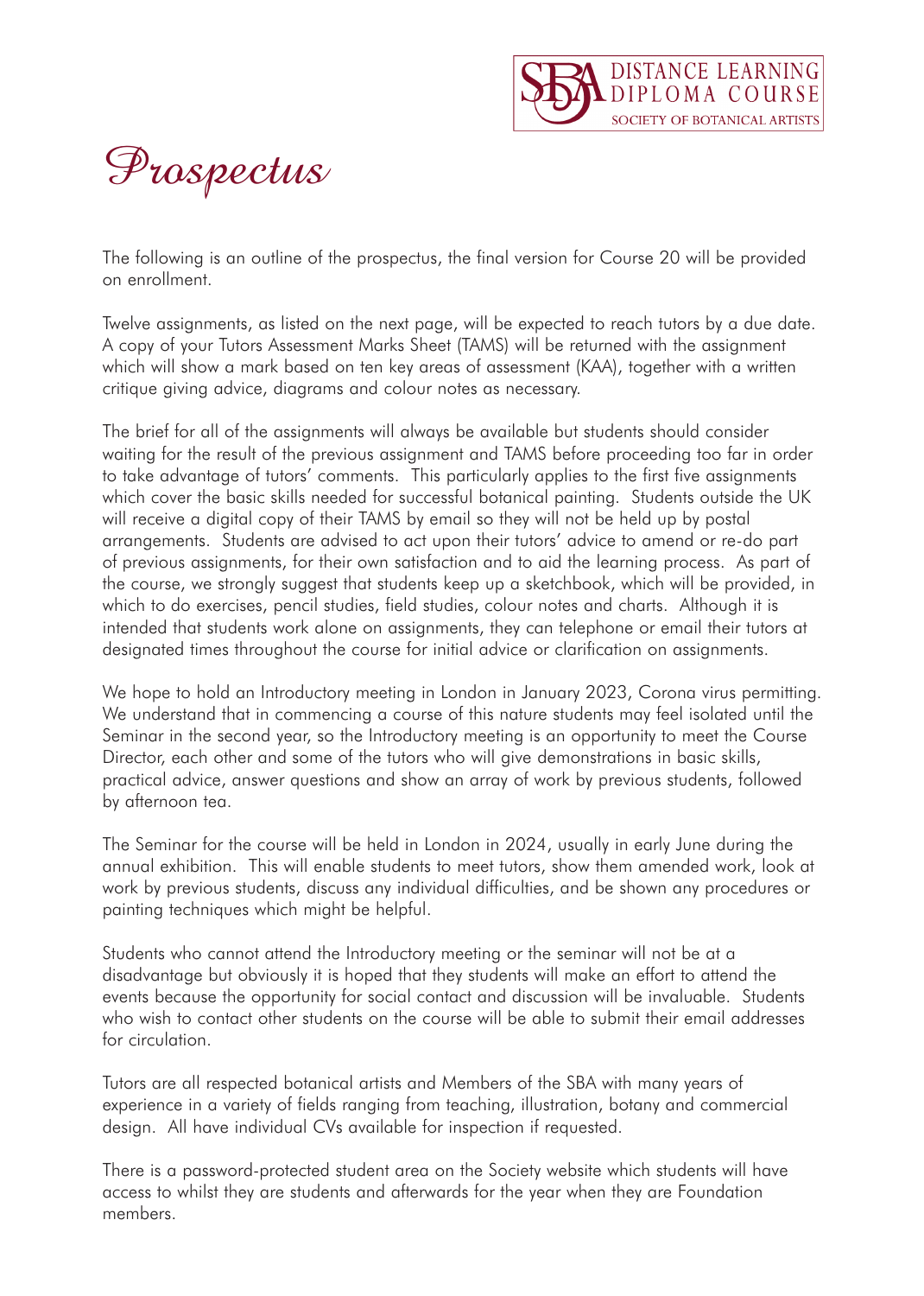



The following is an outline only of the assignments for the course commencing in January 2023. The final version for Course 20 will be provided upon enrollment.

## ASSIGNMENT 1 DRAWING

Due end February 2023

Line and wash drawing in pencil or ink. Single flower study with one leaf in pencil or ink, outlined and stippled. Both subjects of your choice. Complete study in pencil showing tone and texture. Subject of your choice. Suggested exercises.

## ASSIGNMENT 2 MONOCHROME

Due mid April 2023

Two exercises covering shading, layering and blending. Using the knowledge gained produce a small study of a plant or plants, not smaller than A3, using continuous tone. Also one single flower with attached leaf and stem in pencil or ink, stippled.

## ASSIGNMENT 3 MIXING GREENS AND PAINTING LEAVES

Due end June 2023

Make a green colour chart using blues and yellow and also proprietary greens mixed with other colours. The main assignment requires you to paint a page of assorted leaves, minimum number seven. Variations and suggestions for this will be given in the individual assignment information. Students may wish to choose the option of completing part of this assignment on Kelmscott vellum.

#### ASSIGNMENT 4 FLOWERHEADS

Due end August 2023

Exercises: wet on wet, wet on dry, etc. The differences resulting from mixing and layering paint. Paint a page comprising seven flowers heads with no more than 6cm of stem, using examples of different shapes and colours. Students may wish to choose the option of completing part of this assignment on Kelmscott vellum.

ASSIGNMENT 5 FLOWER STUDY

Due mid October 2023

A portrait of one variety of flower. This may be in gouache or pure watercolour.

# ASSIGNMENT 6 FRUIT, VEGETABLE OR SPICE STUDY

Due mid December 2023

A portrait of fruit or vegetables with or without dissection. One or more varieties. Textures and reflective highlighting, good contrasts and composition planning will play an important part in this assignment. Fungi are not allowed because they are not classified in the plant kingdom.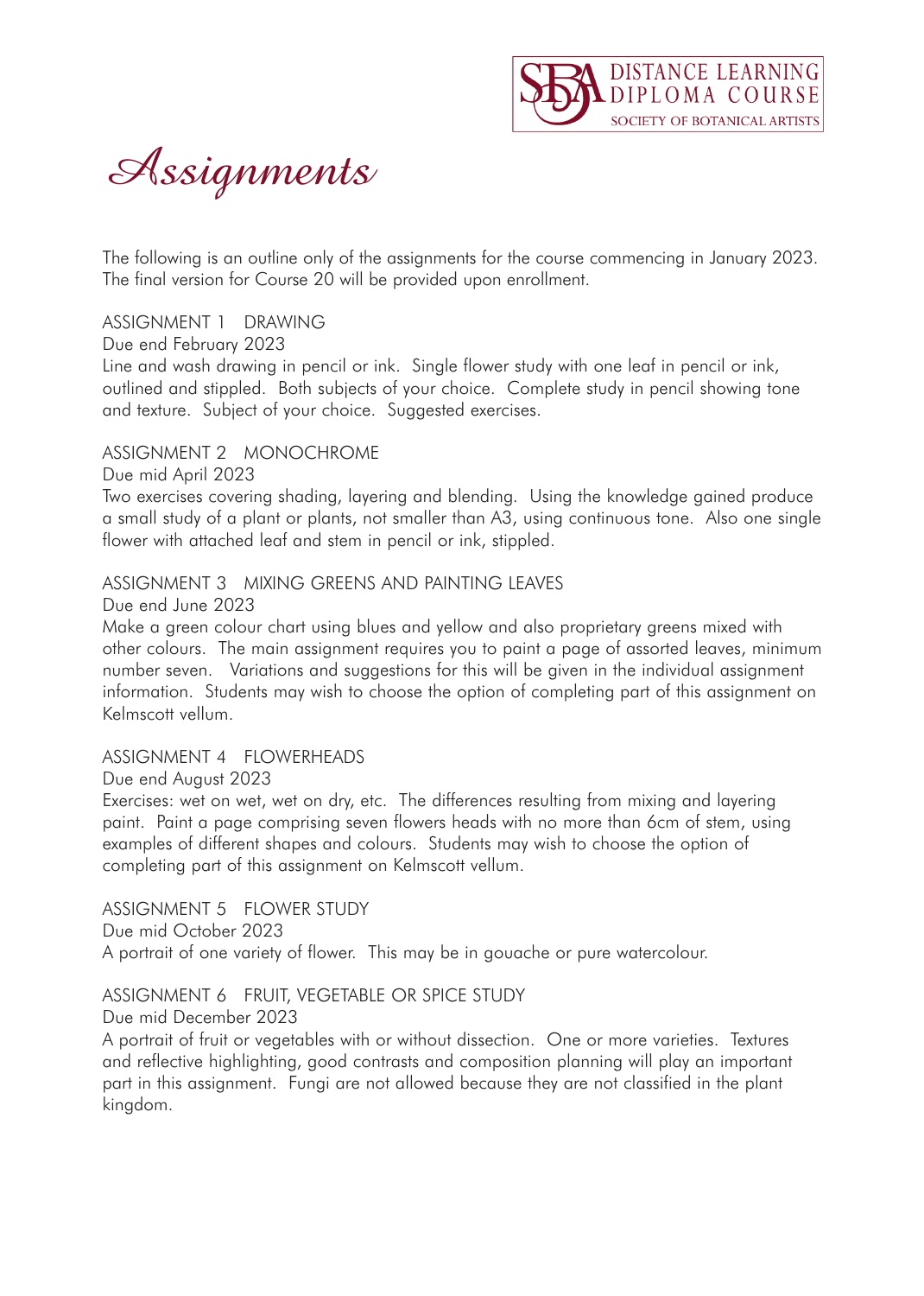## ASSIGNMENT 7 BOTANY

Due mid February 2024

The Botany assignment is to improve your understanding and observations of the subject. Three botanical studies are set as follows: the parts of a flower and how they are put together; a comparison of two leaves; interpreting the structure of a fruit. Understanding the Flower Plants by Anne Bebbington is provided as useful guidance for this assignment.

## ASSIGNMENT 8 TONAL REFRESHER

## Due end March 2024

Understanding colour and tonal contrasts can be one of the most difficult areas for artists to achieve. This is an opportunity for students to look back over previous assignments but instead of working with graphite, students are to produce a one-colour only study that shows an understanding of light, mid and dark tones.

## ASSIGNMENT 9 BOTANICAL ILLUSTRATION

Due end April 2024

This will require a true example of botanical illustration where art and science meet and should include dissection, root or bulb as appropriate.

## ASSIGNMENT 10 WORKING IN THE FIELD

Due end June 2024

Use your sketchbook to record specimen information out in the field from a site of your choosing. Use this information to produce your final assignment page showing specimens and habitat example. This assignment can be completed over one or two pages. Examples of your sketchbook research are to be sent in with this assignment work for marking.

## ASSIGNMENT 11 WORKING FROM PHOTOGRAPHS

Due end August 2024

A piece of work showing how photographic reference has been of assistance to you. This may take the form of a design using out-of-season subject matter.

## ASSIGNMENT 12 MIXED FLOWER COMPOSITION

Due end October 2024

Use a mix of flowers, foliage and berries to create an important, traditional study. This piece prepares you for your final Diploma work portfolio which will be adjudicated by a panel of specialised assessors.

## DIPLOMA PORTFOLIO: A FOUR-PART SUBMISSION

Due early March 2025

Part 1: a true botanical illustration with dissections etc, for which assignment 9 provided the trial run.

Part 2: a mixed study, for which assignment 12 will have provided the trial run.

Part 3: a study of fruit or vegetables on the lines of assignment 6.

Part 4: during the course, an essay of not more than 2,500 words must be researched and written within prescribed subjects, with a minimum of three images, and submitted as part of the Diploma Portfolio. Appropriate allowance will be made for students whose first language is not English as judgement will be made on content and understanding rather than grammar.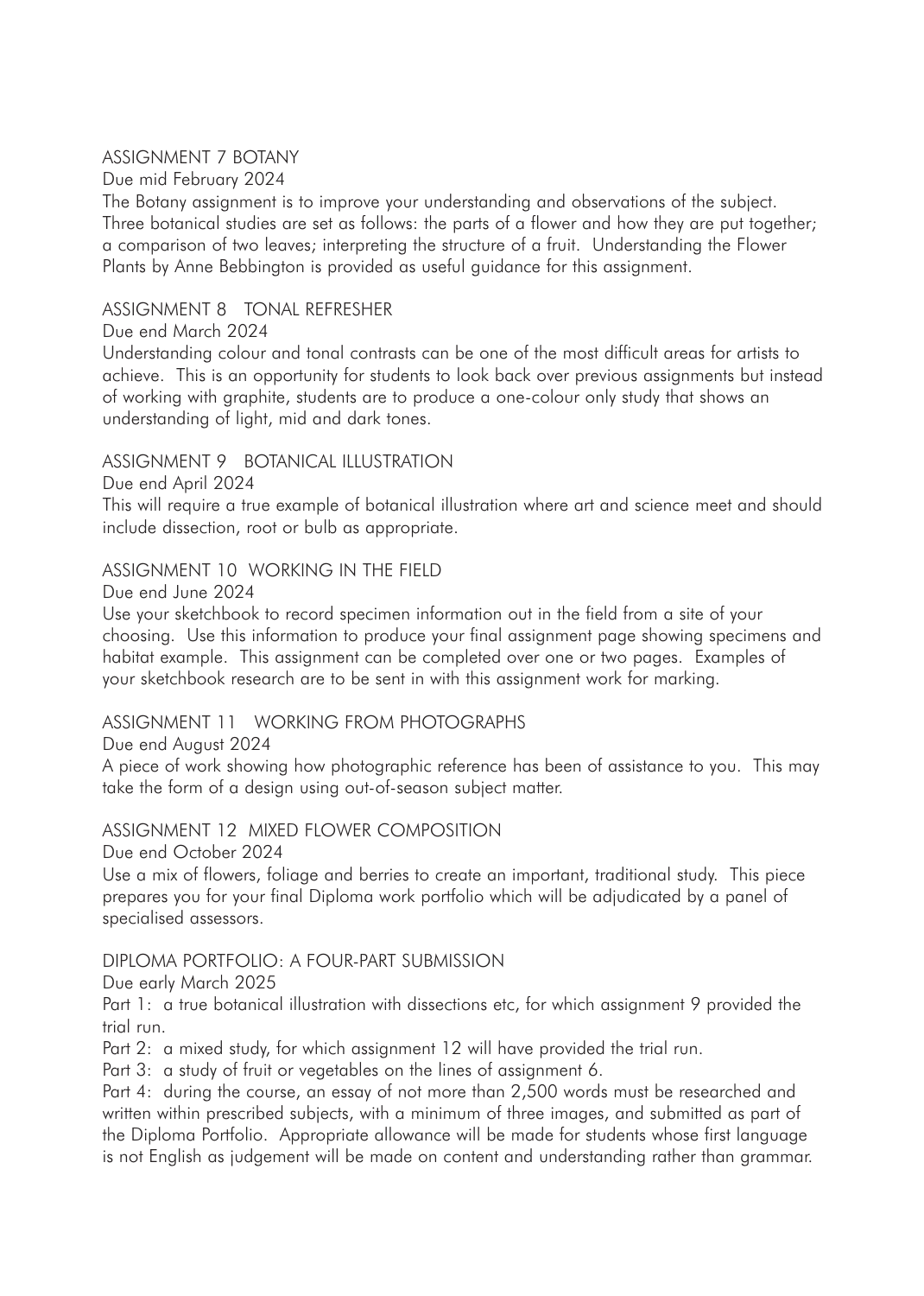### MODULAR ASSESSMENT

Assignments will be judged on a modular basis: that means that each assignment will carry ten marks which will count towards the total marks for the Diploma.

| Eleven assignments                                      | 10 marks for each assignment                                                                     | $= 110$ marks       |
|---------------------------------------------------------|--------------------------------------------------------------------------------------------------|---------------------|
| Assignment 8                                            | 5 marks                                                                                          | $= 5$ marks         |
| Three Diploma portfolio artworks 25 marks for each part |                                                                                                  | $= 75$ marks        |
| One essay                                               | 10 marks                                                                                         | $=$ 10 marks        |
|                                                         |                                                                                                  | $TOTAL = 200$ marks |
|                                                         | Total marks will convert to the percentage which will fit into a final Diploma grade as follows: |                     |
| 90-100% Distinction                                     |                                                                                                  |                     |
| 80-89% Credit                                           |                                                                                                  |                     |
| 70-79% Higher Pass                                      |                                                                                                  |                     |
| 60-69% Pass                                             |                                                                                                  |                     |

This course is highly structured and will require commitment and dedication. We hope students will be rewarded with a great sense of satisfaction on completion.

Details of the Graduation and Awards Ceremony to be held in London in 2025 will be announced towards the end of the course.

Please register an interest in The Society of Botanical Artists Diploma Course 20 to commence in January 2023 by completing the attached form and returning it to the Course Director.

Applications close at the end of September 2022. Applications will be acknowledged and the firm offer of a place will be made in writing during October 2022.